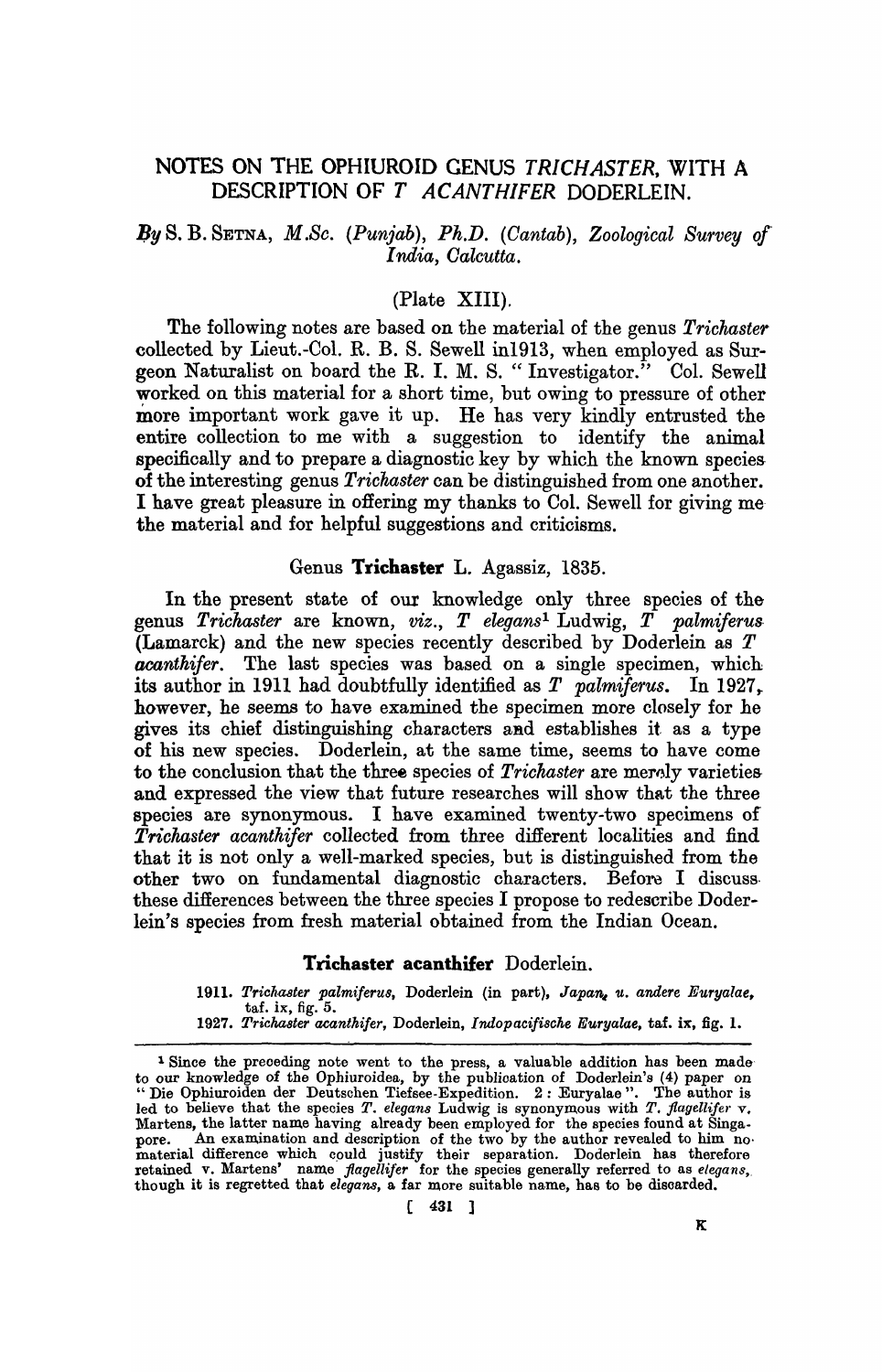| Station. | Date.  | Position.                                 | <b>Nature</b><br>οf<br>bottom. | Net.               | Depth<br>of net | Number<br>οf<br>(fathoms). specimens. |
|----------|--------|-------------------------------------------|--------------------------------|--------------------|-----------------|---------------------------------------|
| 548      | $21-X$ | $12^{\circ}$ 49' 23" N.<br>98° 23' 30" E. | M. S. Sh. <sup>1</sup>         | A. T.1             | 23              | 8                                     |
| 549      | $21-X$ | $12^{\circ}$ 48' 00" N.<br>98° 16' 10" E. | M. S. Sh. <sup>1</sup>         | A. T.1             | 24              | 5                                     |
| 554      | $21-X$ | $12^{\circ}$ 47' 30" N.<br>98° 15' 30" E. | M. S. Sh. <sup>1</sup>         | A. T. <sup>1</sup> | 24              | 9                                     |

In the collection of the Zoological Survey of India *T* acanthifer is represented from the following localities :-

Registered No. P.  $\frac{491}{1}$ , Zoological Survey of India, (Indian Museum), Calcutta.

The above constitute new distribution records for a species which is already known in literature.

In the specimens from station 549 the disc is comparatively small. It is 16 millimetres from the end of a radial shield to the opposite interbrachial margin and the length of the arm up to the first bifurcation is from  $49$  to  $53$  mm.; the disc is pentagonal owing to its being slightly -excavated in the inter-radial spaces and, unlike *T elegans* and T *palmiferus,* more sharply marked of from and slightly raised above the surface of the arms. In the example from station 554 the disc is slightly larger. The collection from this station includes forms which range from very small to very large ones, representing all growth-stages. The disc diameters vary between 10 to 20 mm. and so also do the arm lengths vary. The arms are about five times as long as the disc diameters; they are long, slender and fairly rigid, slightly higher than Wide at the base and quadrangular in transverse section. The width of the arm .at the first bifurcation being one-fourth of that at the base.

The spines present on the arms are arranged in two alternating and outwardly directed rows; they are prolonged and curved in the proximal part of the arm, simple in the middle; they diminish in length as they .approach the tip of the arm and on the distal one-third of the arm the spines completely disappear. In transverse section the arm is distinctly circular in outline.

The disc is also beset with spines like those on the arms. The constancy in the number of disc spines is very striking for there are not .more than two at the base of each arm. In general the spines vary in size and, approximately, proportionately to the size of the animal.

The drawings given illustrate the character of the spines at different heights of the arm.

The skin on the dorsal and ventral surfaces of the disc is opaque .and granular. The radial shields have the same form as in *T elegans;*  they are narrow, bar-like structures, gently raised and forming ridges with distinct outlines. Their tapering ends do not quite reach the centre, while they are armed with spines near their outer ends. The

 $\mathbf{I} \mathbf{M} = \text{mud. } \mathbf{S} = \text{sand. } \mathbf{Sh.} = \text{shell. } \mathbf{A. } \mathbf{T.} = \text{Agassiz trav.}$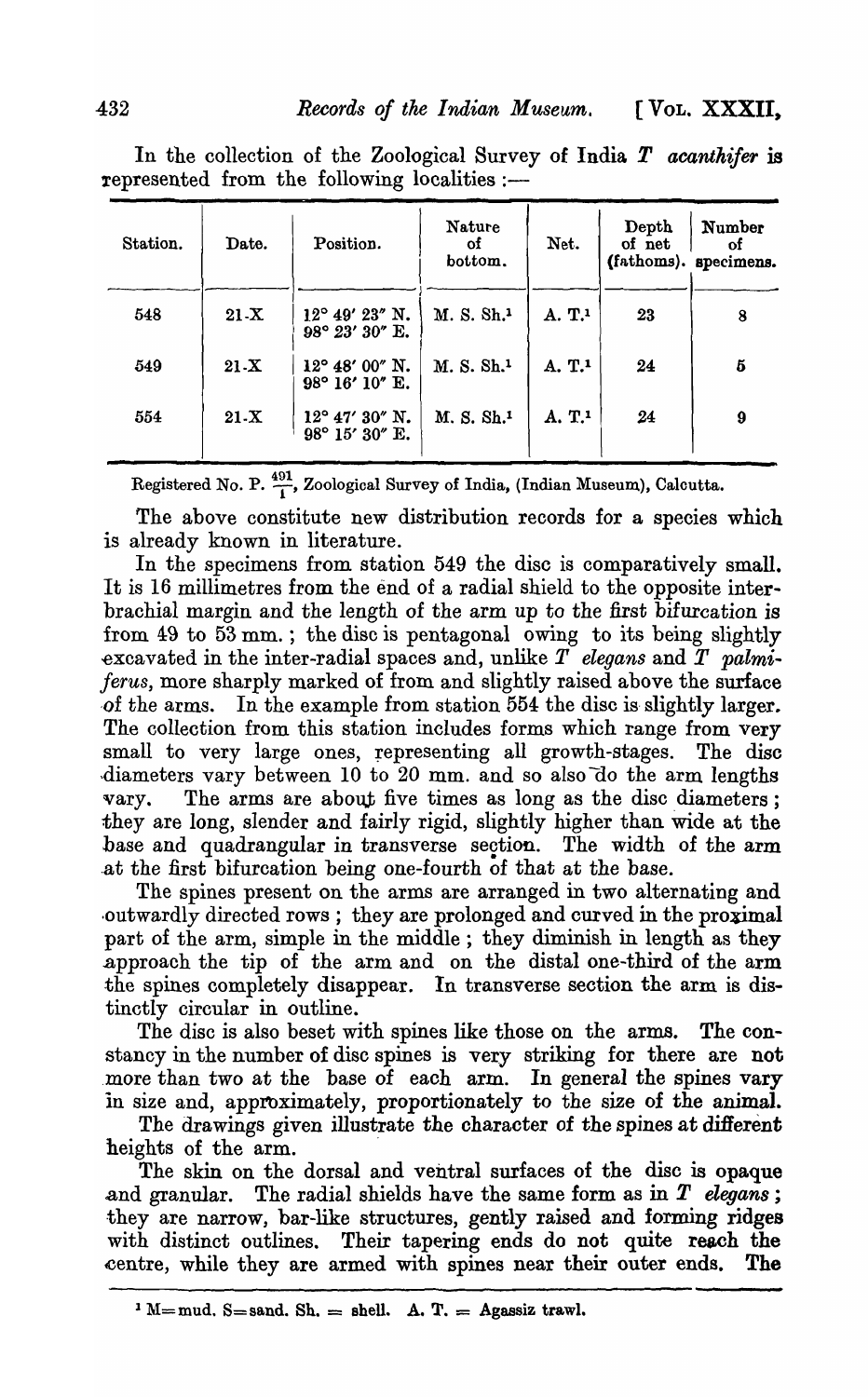lateral arm plates are also expanded at their outer ends as in  $T$  palm*ferus* and carry the spines.

I give below some measurements for comparison with the other ~'Species.

Disc diameter (largest specimen)-20 mm.

| Arms.                                                           |                |           |                |           |   | Length.                                   | Number<br>Οf<br>segments.                         |
|-----------------------------------------------------------------|----------------|-----------|----------------|-----------|---|-------------------------------------------|---------------------------------------------------|
| Base to first bifurcation                                       | $\bullet$      | $\bullet$ |                | $\bullet$ |   | 56 mm.                                    | 34                                                |
| First to second bifurcation                                     |                | $\bullet$ | $\bullet$      | $\bullet$ |   | 13<br>$\bullet$                           | 13                                                |
| From second to third bifurcation                                |                | $\bullet$ |                |           | ٠ | $11\frac{1}{2}$ ,                         | 16                                                |
| From third to fourth bifurcation                                | $\blacksquare$ | $\bullet$ |                |           |   | 11<br>$\bullet\bullet$                    | 15                                                |
| Base of arm<br>$\bullet$<br>$\bullet$<br>Near first bifurcation |                | ٠         | ٠<br>$\bullet$ |           |   | Breadth.<br>8 mm.<br>$2\frac{1}{2}$<br>,, | Height.<br>6mm.<br>$2\frac{1}{2}$<br>$^{\bullet}$ |

Spines height-3 mm. Width at base- $2\frac{1}{4}$  mm.

Space between a pair of disc spines- $4\frac{1}{2}$  mm.

Oval inter-brachial space—Length 5 mm. Width—3 $\frac{1}{2}$  mm.

Bursal aperture, vertical diameter- $2\frac{1}{4}$  mm.

Interval between a pair of bursal apertures-2.5 mm.

The apertures of the genital bursae in the present specimen are .situated in an oval space; the openings are elongated oval in outline, a little diverging dorsally and separated by a wide wall along the edges of which are large grains which appear very much like papillae.

Doderlein states that the number of segments up to the first bifur cation on the five arms is as follows  $:$  -44, 36, 43, 38 and 44, which is very approximately what obtains in my specimens; this being so it will be seen that very little taxonomic importance can be attached to ·the number of segments in the arms.

*Affinities and distinctive features.-The* most important feature in which this species is distinguishable from *T palmiferous*, without referring to minor points of difference, are the very wide space between the inter-brachials, the very widely spaced stigmatal fissures and the presence of very well developed spines. The possession of such well-marked and constant structures, as the spines in the present species, precludes the possibility of its being either *T elegans* or *T palmiferus.* 

Doderlein argues that the differentiating characters in the three species of *Trichaster* are so variable and dependent on age and preserving conditions that, if a study of a large number of individuals is under- -taken, it will lead to an amalgamation of the three species under one specific name. I have been fortunate in being able to compare this specimen with a specimen of *T elegans* Ludwig (Reg. No. ZEV  $\frac{5480}{7}$ ) from the Bay of Bengal, described by Bomford (1913), and *T palmiferu*<sup>S</sup> (Lamarck) (Reg. No. ZEV  $\frac{5481}{7}$ ) presented to the Indian Museum by Dr. Hungerford who obtained it from Hongkong. My examination of -twenty-two (mostly mature) individuals confirm my determination and afford evidence that the three species, though closely allied, are yet in every case sufficiently distinct to be recognisable from their outward form alone by casual observation.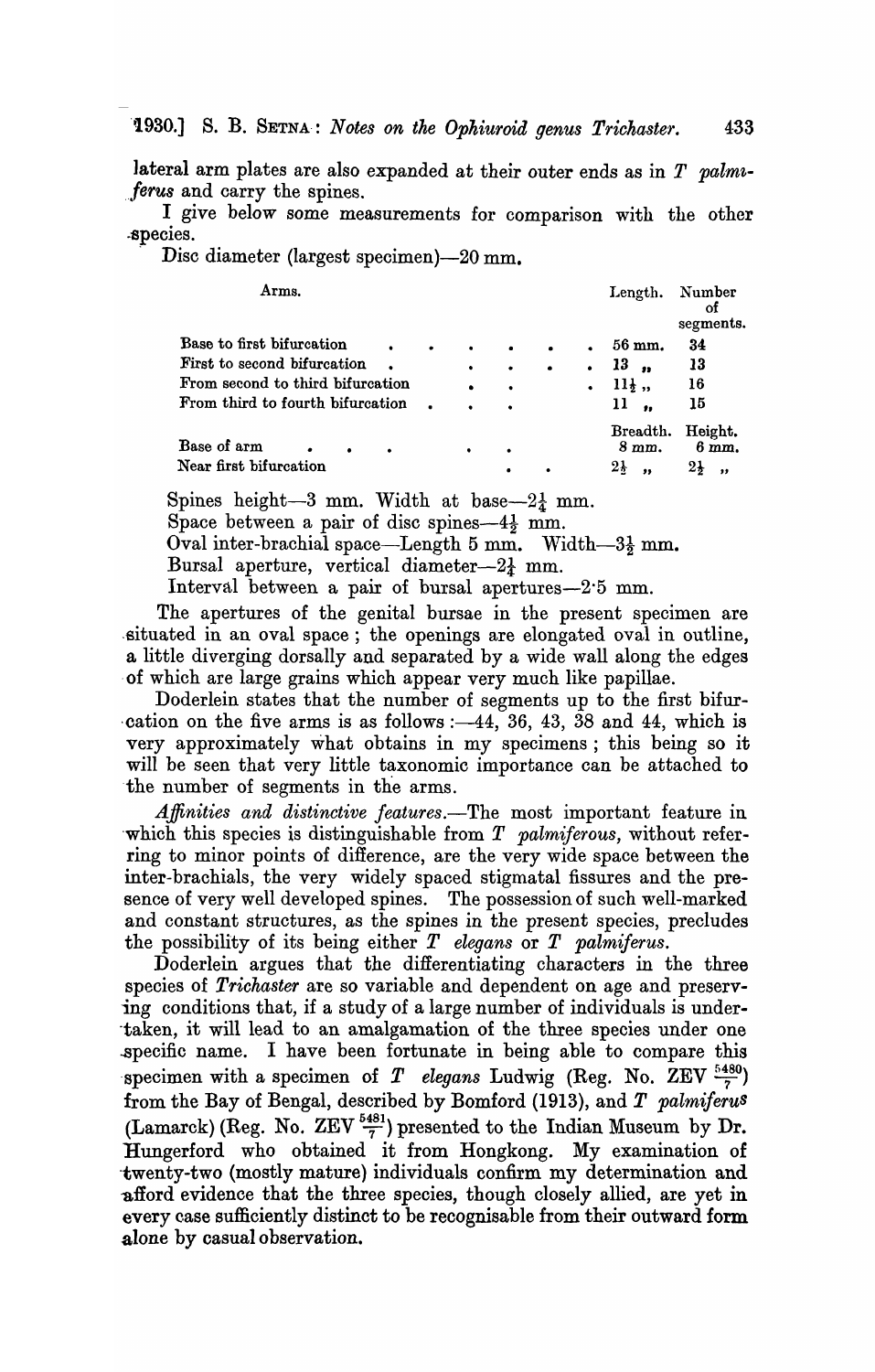I am not in agreement with Doderlein's views, for T. *acanthifer* has: a well-developed combination of characters which have specific signi-ficance and accord neither with T *elegans* nor T *palmiferus.* T *acan- thifer*, as now recognised and defined, occupies an intermediate position between the already recognised species. It seems evidently to be more closely related to T *elegans,* which has like itself a large inter- brachial space and well separated bursal apertures, but differs from the latter in the general facies, presence of well-developed spines, character and number of arm bifurcations and other minor characters.

I was able to count only four bifurcations in this species as contrasted with six in T *elegans*.

The microscopical character of the talons borne on the tentaclepapillae, while agreeing with the type common in the family and figured by Bomford, is distinguished by slightly greater development of thelower branch, which is comparatively more elongated (text-fig. 1).



TEXT-FIG. 1.—Tentacle hooks of *Trichaster acanthifer* Doderlein.  $\times$  140.

### *Key to species of Trickaster.*

A. A robust and much more heavily built species; disc circular in outline with the arms merging insensibly into the disc; inter-brachial space narrow, so that the two genital slits are very close together and form a single aperture; arms almost triangular in section with 62 arm joints within the first bifurcation, each proximal arm joint bearing a pair of stumpy tubercles on the dorsal side; arm width at the first bifurcation about one-third of that at the base.

Colour in alcohol.-Whitish or very pale yellow. T. palmiferus.

- B. A slender, large and elegant species; disc circular in outline with the arms merging insensibly into the disc; inter-brachial space not extremely narrow, so that the two genital slits are well separated from each other; arms quadrangular in section with thirty-nine to fifty-three, usually forty.five, arm joints within the first bifurcation; arms entirely free of stumpy tubercles; arm width at first bifurcation being less than one-fourth of that at the base.
	- Colour in alcohol.-Space between the radial shields and the grooves in the mediandorsal line of the arms yellowish-brown; the rest light yellow. *T. elegans.*